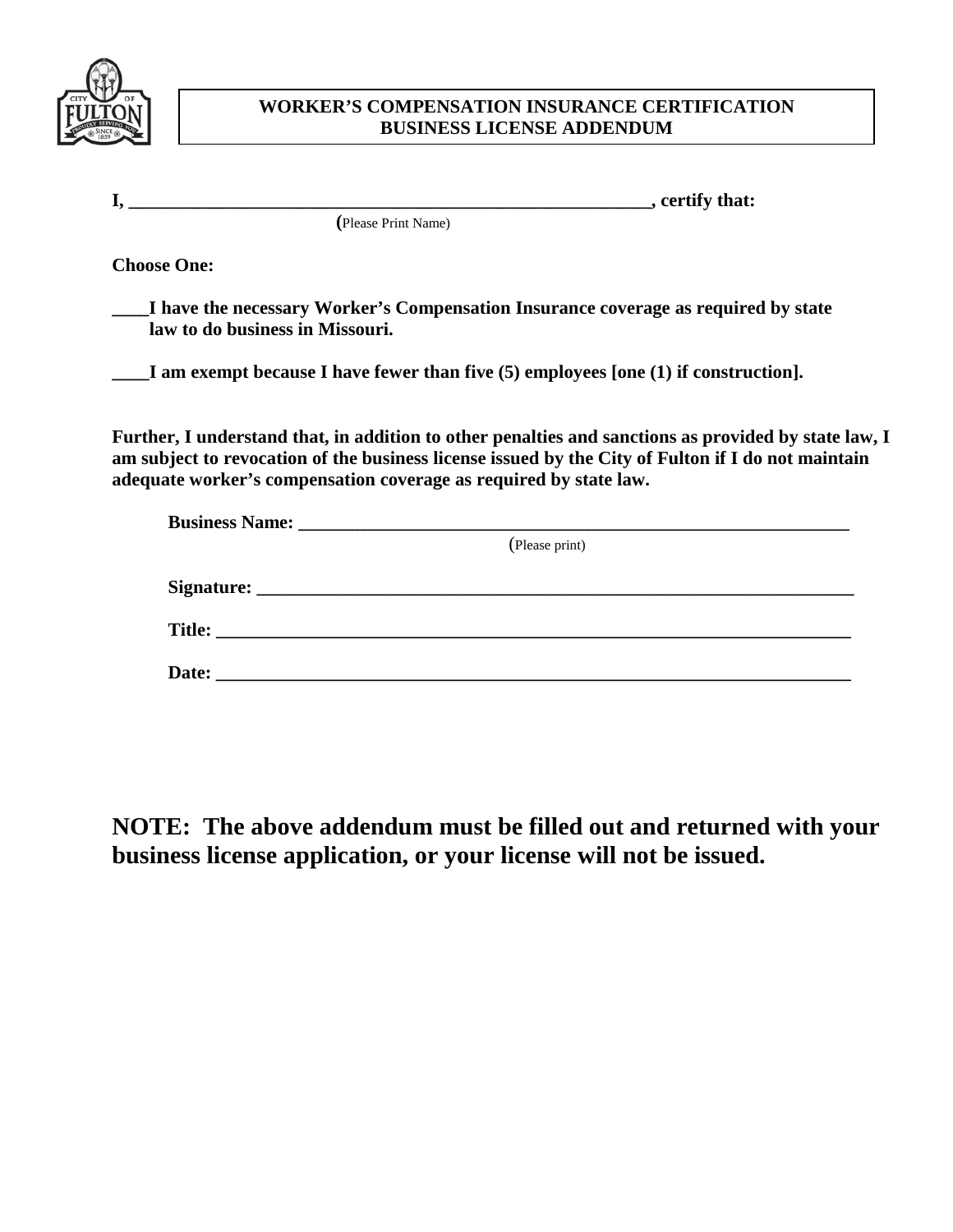

## **NEW BUSINESS LICENSE APPLICATION CITY OF FULTON, MISSOURI**

## **FALSE STATEMENTS MAY RESULT IN DENIAL OR REVOCATION OF LICENSE AND ARE PUNISHABLE BY LAW**

## **Application must be filled out completely and returned with fee to: City Clerk, City of Fulton, P. O. Box 130, Fulton, MO 65251.**

| 2. |                                                                                                                                                                          |  |  |
|----|--------------------------------------------------------------------------------------------------------------------------------------------------------------------------|--|--|
|    |                                                                                                                                                                          |  |  |
|    |                                                                                                                                                                          |  |  |
| 5. | Is business a: Sole proprietorship? Corporation? Partnership?                                                                                                            |  |  |
| 6. |                                                                                                                                                                          |  |  |
| 7. |                                                                                                                                                                          |  |  |
|    |                                                                                                                                                                          |  |  |
|    |                                                                                                                                                                          |  |  |
|    |                                                                                                                                                                          |  |  |
|    | 11. Answer "Yes" or "No": (to be answered by applicant or by officer of corporation on behalf of corporation)                                                            |  |  |
|    | a. Are you in default under the provisions of the licensing ordinance, or are you indebted to the City of<br>Fulton? (If so, give full details)                          |  |  |
|    | b. Have you ever been convicted for any criminal offense in any court other than minor traffic offenses?<br>(If so, give full details)                                   |  |  |
|    | 12. How many employees does your business employ within the City of Fulton?                                                                                              |  |  |
|    |                                                                                                                                                                          |  |  |
|    | 14. Are you currently engaged in another business within the City of Fulton in addition to the one for which application is<br>herein made? _______ (If so give details) |  |  |
|    | 15. Do you sell cigarettes? ___________ Over the counter? _______________________ By vending machine? _______________                                                    |  |  |

Who is your cigarette supplier? \_\_\_\_\_\_\_\_\_\_\_\_\_\_\_\_\_\_\_\_\_\_\_\_\_\_\_\_\_\_\_\_\_\_\_\_\_\_\_\_\_\_\_\_\_\_\_\_\_\_\_\_\_\_\_\_\_\_\_\_\_\_\_\_\_\_